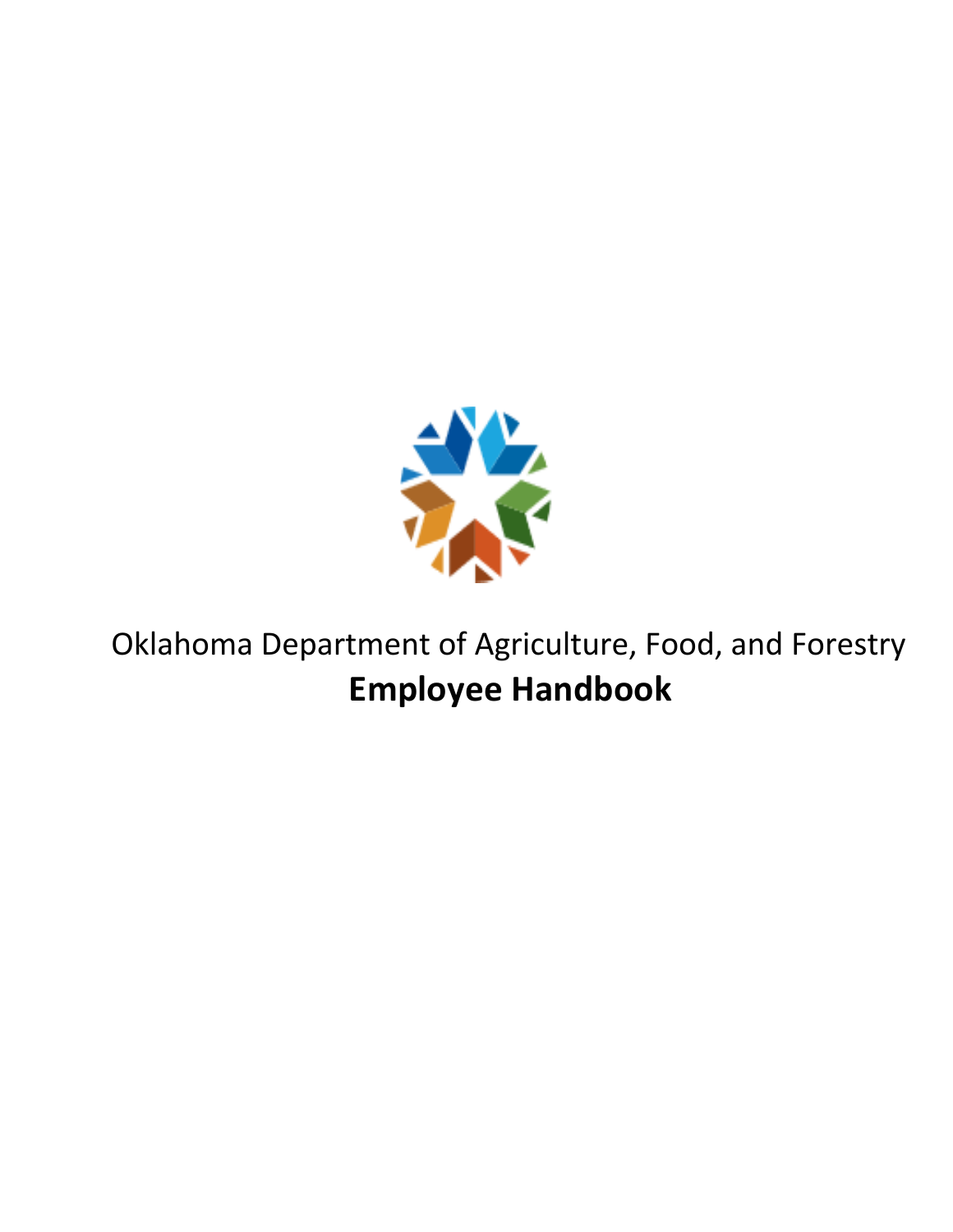## **Table of Contents**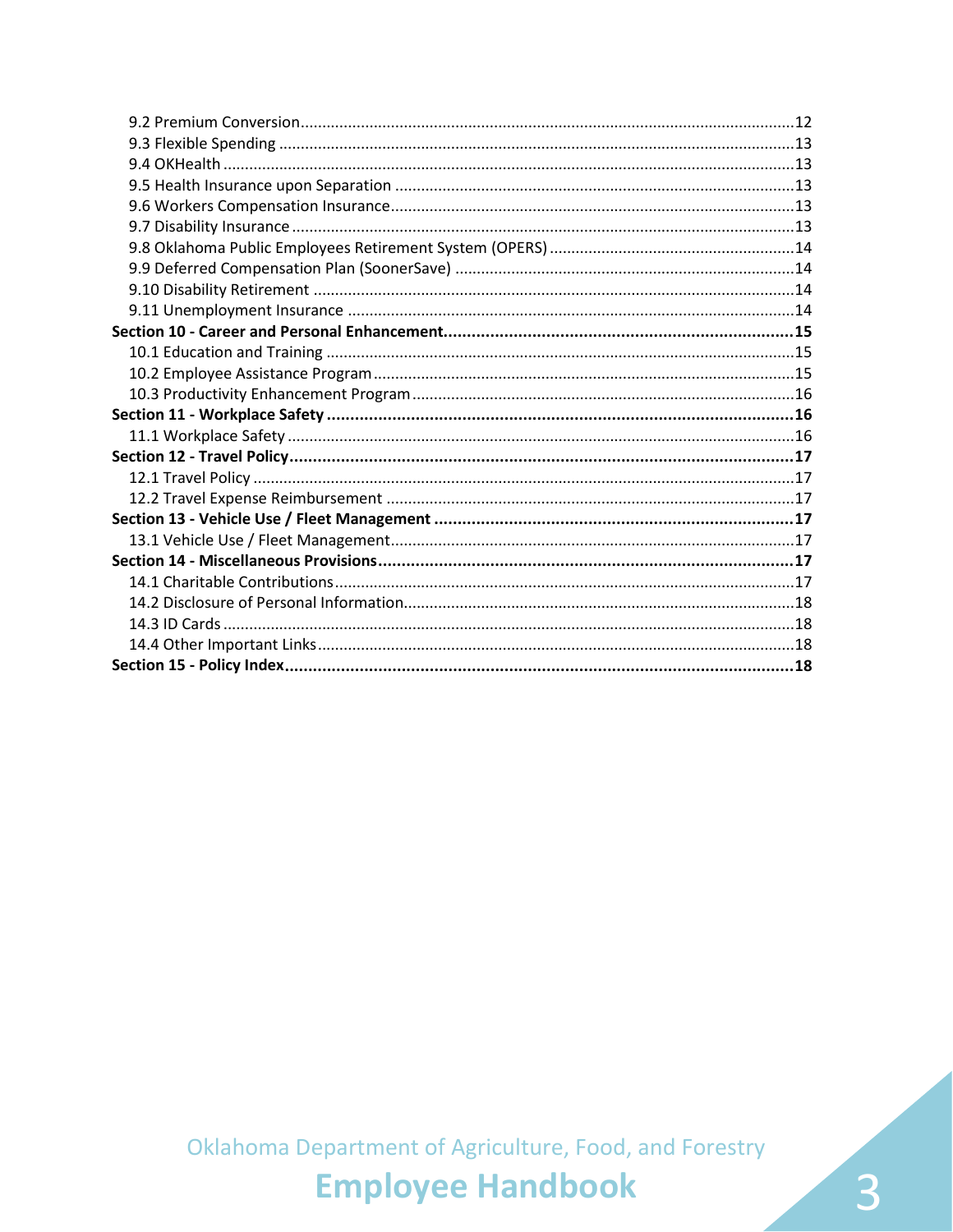## Section 1 - Receipt and Acknowledgement

<span id="page-3-0"></span>Please read the following statements and sign below to acknowledge your electronic access to the Employee Handbook. If you do not have electronic access to the Employee Handbook, you may request a printed copy. This Employee Handbook replaces (supersedes) all other previous manuals of the Oklahoma Department of Agriculture, Food, and Forestry (ODAFF). The guidelines, rules, and benefits described within are subject to change at the sole discretion of ODAFF at any time. While ODAFF will attempt to communicate any significant change in policy to employees, it is the responsibility of the employee to maintain a current understanding of ODAFF employment policies. A copy of this receipt will be maintained as part of the employee's personnel file.

 $\checkmark$  I have electronic access to or have received a printed copy of the ODAFF Employee Handbook and I am responsible for reading it. I understand that the guidelines, rules, and benefits described in this booklet are for informational purposes and are not intended to replace the Merit Rules, State law or Federal law.

 $\checkmark$  ODAFF employees may be entrusted with confidential information. It is, therefore, imperative that employees maintain confidentiality of specific information and understand that employment with the ODAFF assumes an obligation to maintain confidentiality, even after an employee leaves the Agency. Failure to maintain confidentiality may result in appropriate disciplinary or other action.

 For all employees not in classified service: I have entered into employment with ODAFF voluntarily and acknowledge that it is for no specified length of time. Accordingly, either I or ODAFF may terminate the relationship at will, with or without cause, at any time, for any reason or no reason. I understand that these policies or any other ODAFF policy, practice, or procedure is not intended to provide any contractual obligations related to continued employment, compensation, or employment contract.

Employee's Printed Name Job Title

Employee's Signature data and the Date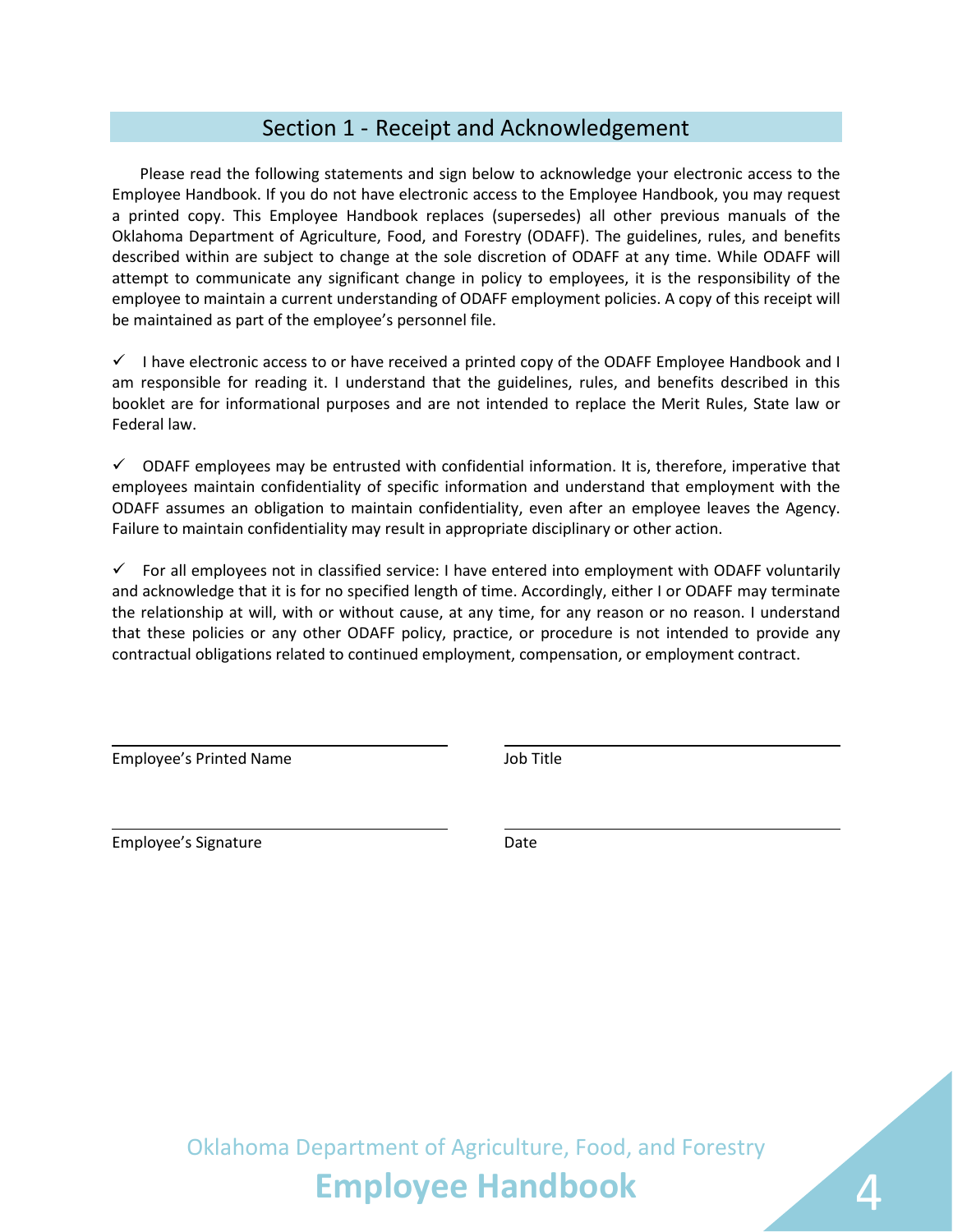## Section 2 - ODAFF Policies

#### <span id="page-4-1"></span><span id="page-4-0"></span>**2.1 ODAFF Employment Policies**

ODAFF's employment policies are extremely important to preserve courteous, mutually respectful, pleasant, non-coercive interactions between employees, management, and patrons. Employees are expected comply with all ODAFF employment policies. Supervisors are expected to comply with and enforce all ODAFF employment policies. Employees and supervisors may be disciplined for failure to comply with or enforce ODAFF employment policies.

#### <span id="page-4-2"></span>**2.2 Standard Operating Procedures / Safety Protocols**

Some divisions within ODAFF have standard operating procedures or safety protocols that are unique to the division and the work performed by division employees. Employees are required to comply with a division's standard operating procedures or safety protocols in addition to ODAFF's employment policies. Divisions will provide sufficient training or written guidelines establishing applicable standard operating procedures or safety protocols applicable to the employee.

### Section 3 - Work Schedule and Leave

#### <span id="page-4-4"></span><span id="page-4-3"></span>**3.1 Work Schedule**

Supervisors will set employee work schedules. Employees shall complete an "Established Individual Workweek Form" at the beginning of employment. Employees are expected to work their scheduled hours. Unexplained or excessive absences or tardiness may be grounds for disciplinary action including termination. See Policy ODAFF - 01 Work Schedule

#### <span id="page-4-5"></span>**3.2 Assigned Duty Station**

Each employee will be assigned a duty station. Employees shall be present at their assigned duty station or some other location as directed by his or her supervisor during the employees' work schedule. The assigned duty station may be a generally described geographic area or multiple locations to be visited during a particular day. Assigned duty stations may be modified by supervisors as needed.

#### <span id="page-4-6"></span>**3.3 Telecommuting**

"Telecommuting" means the employee performs assigned work remotely by electronic communication while the employee is not physically present at an assigned duty station. "Telecommuting" does not include field work or work performed while traveling on ODAFF business. Division directors may permit an employee to telecommute on a temporary basis if circumstances prevent the employee from being present at his or her assigned duty station during the employee's work schedule.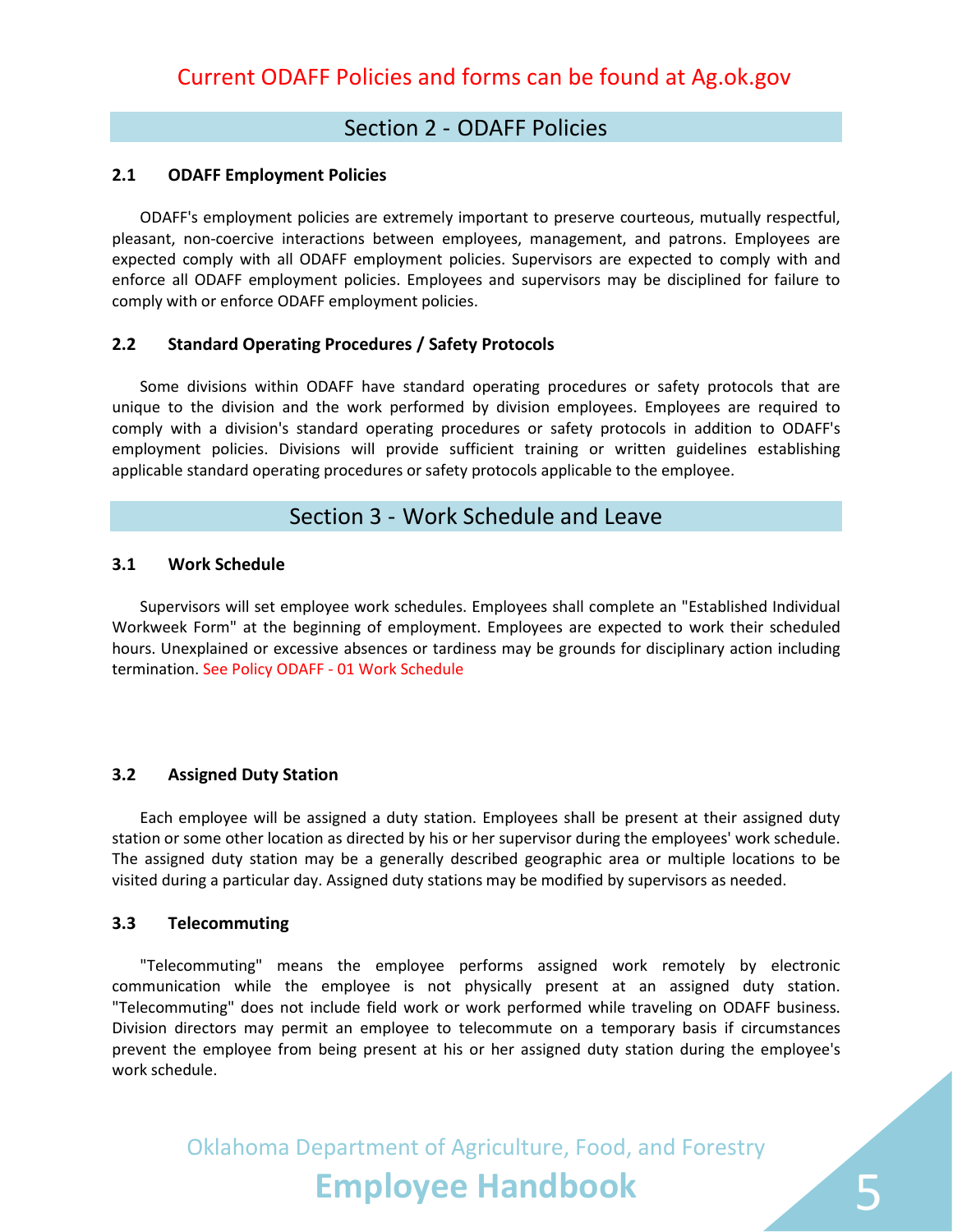#### <span id="page-5-0"></span>**3.4 Timekeeping**

Employees shall honestly and accurately report hours worked using ODAFF's electronic time-keeping system at the link provided below. Employees shall report hours worked at least once each week at a date and time established by the employee's supervisor. Failure to timely and accurately report hours worked in the manner prescribed by ODAFF may result in disciplinary action up to and including termination. Supervisor's may require that the employee provide additional information concerning hours worked directly to the supervisor, including but not limited to, start and stop times, locations, activity summaries, projects worked, or other reports.

If the electronic time-keeping system should reflect that no hours (zero hours) were worked on a particular weekday, the employee should enter "0" for hours worked. The timecard system will assume 8 hours worked if the entry is left blank.

#### <span id="page-5-1"></span>**3.5 Leave**

Employees are permitted time off from their work schedule for a variety of reasons. The following policy document(s) will clarify what leave is available to employees, when leave may be used, and under what conditions. See Policy ODAFF - 02 Leave

### Section 4 - Performance Management Process

<span id="page-5-2"></span>The performance of each employee shall be evaluated annually by the employee's immediate supervisor. The annual evaluation is called the Performance Management Process (PMP). The PMP is required by the Oklahoma Personnel Act, *[74 O.S. § 840-4.17](http://www.oscn.net/applications/oscn/DeliverDocument.asp?CiteID=440525)*, and *[Merit Rules](http://www.ok.gov/opm/HR_and_Employee_Services/Merit_Rules/)*, *[OAC 260:25-17-31](http://www.oar.state.ok.us/viewhtml/260_25-17-31.htm)*, for most state employees. The Commissioner of Agriculture, the Deputy Commissioner of Agriculture, and Executive Secretary are the only ODAFF employees not subject to the PMP requirement.

At the beginning of the annual evaluation period, supervisors will identify and communicate five to nine "accountabilities and behaviors" upon which an employee will be evaluated. A statement of accountability shall include a job task and a measurable performance standard. During the annual evaluation period, the immediate supervisor shall conduct a mid-term interview with the employee and discuss the progress of the employee in meeting the accountabilities and behaviors upon which the employee is being evaluated and identify performance strengths and areas for development. The annual evaluation shall conclude with a final interview where the immediate supervisor will provide the employee with a copy of the employee evaluation.

In addition to specific accountabilities and behaviors, employees will be evaluated in the areas of customer service, teamwork, problem solving initiative, observing work hours and using leave, and leadership (if applicable). The accountability rating and behavior rating will be combined to determine an overall performance rating. The employee shall be given the opportunity to submit written comments regarding the performance evaluation.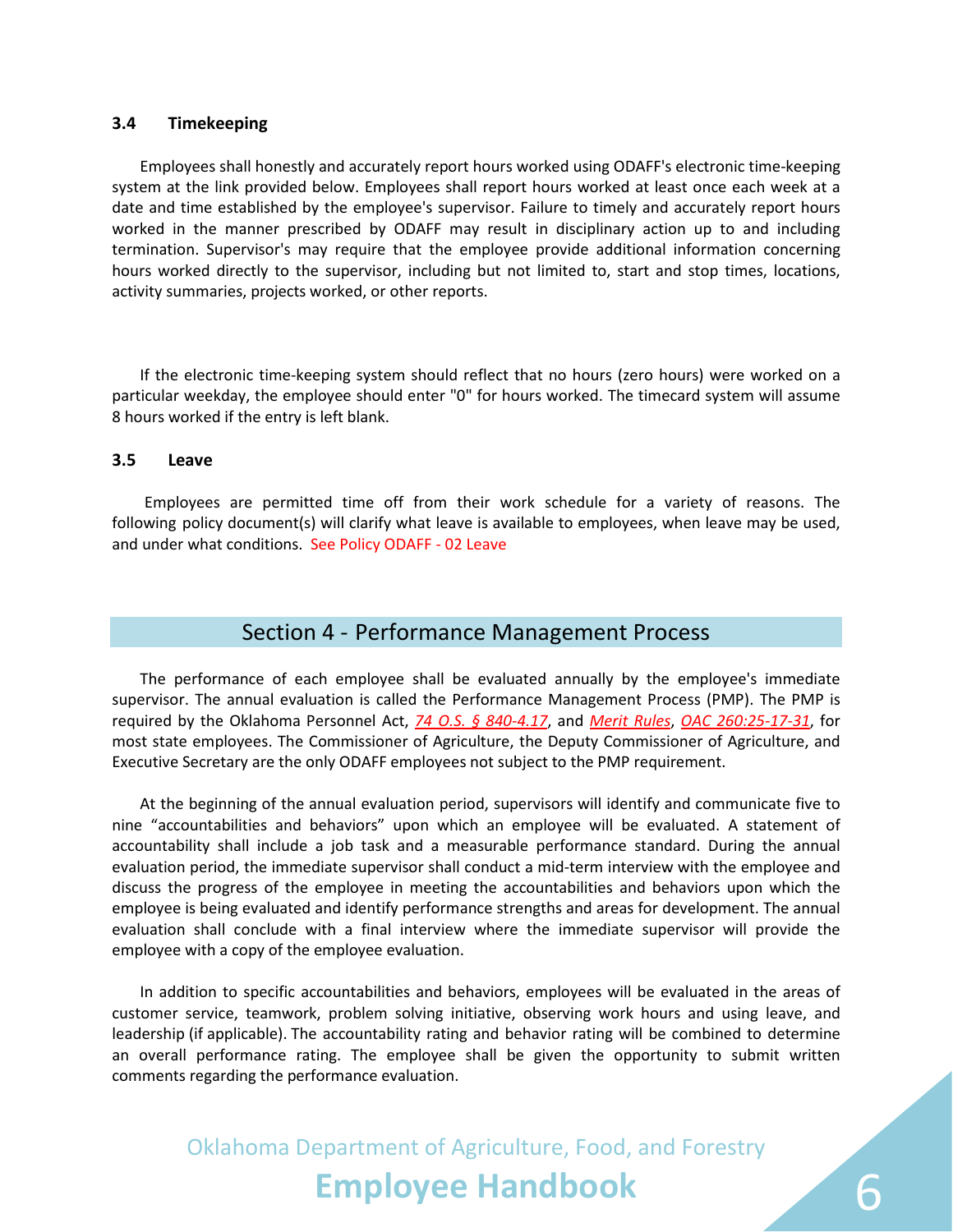Each classified employee in probationary status shall be rated at least thirty (30) days prior to the end of the probationary period. All unclassified and permanent classified employees not otherwise exempt from this requirement shall have an evaluation period of no more than twelve months. Supervisors may perform as many additional evaluations as they deem necessary in order to effectively manage the performance of a subordinate. ODAFF shall retain a copy of PMPs for each employee.

## Section 5 - Code of Conduct

#### <span id="page-6-1"></span><span id="page-6-0"></span>**5.1 Code of Conduct**

ODAFF has several policies concerning employee conduct. Employees are expected to follow all ODAFF policies in the performance of their duties. Employees who violate any ODAFF policy are subject to discipline, up to and including termination. See Policy ODAFF - 03 Code of Conduct

#### **5.2 Drug and Alcohol Free Wor[kplace](http://www.ag.ok.gov/handbook/Documents/Policy%20ODAFF-03%20Code%20of%20Conduct.pdf)**

<span id="page-6-2"></span>ODAFF is a drug and alcohol free workplace. All agency employees are prohibited from unlawfully manufacturing, distributing, dispensing, possessing, using, or being under the influence of a controlled substance or alcohol during scheduled work hours, while operating a State vehicle, or on State property. S*ee Policy ODAFF-04: Drug and Alcohol Free Workplace*

#### **5.3 Tobacco Free Workplace**

<span id="page-6-3"></span>The purpose of thi[s policy is to eliminate all tobacco use \(includin](http://www.ag.ok.gov/handbook/Documents/Policy%20ODAFF-04%20Drug%20-%20Alcohol%20Free%20Workplace.pdf)g e-cigarettes or vaping devices), whether located indoors or outdoors on property owned, leased, or contracted for use by ODAFF, and in state vehicles. See Policy ODAFF-05: Tobacco-Free Workplace

#### **5.4 Computer and Cell Phone Usage**

<span id="page-6-4"></span>ODAFF computers, cellular telephones, or other electronic devices may be provided to employees for job-related activities. Employees who are given access to computers for job-related duties must be in compliance with state and [agency policies, as well as all state and f](http://www.ag.ok.gov/handbook/Documents/Policy%20ODAFF-05%20Tobacco%20Free%20Workplace.pdf)ederal laws governing usage and communication of information. See Policy ODAFF-06: Electronic Devices State Security Policy (2003)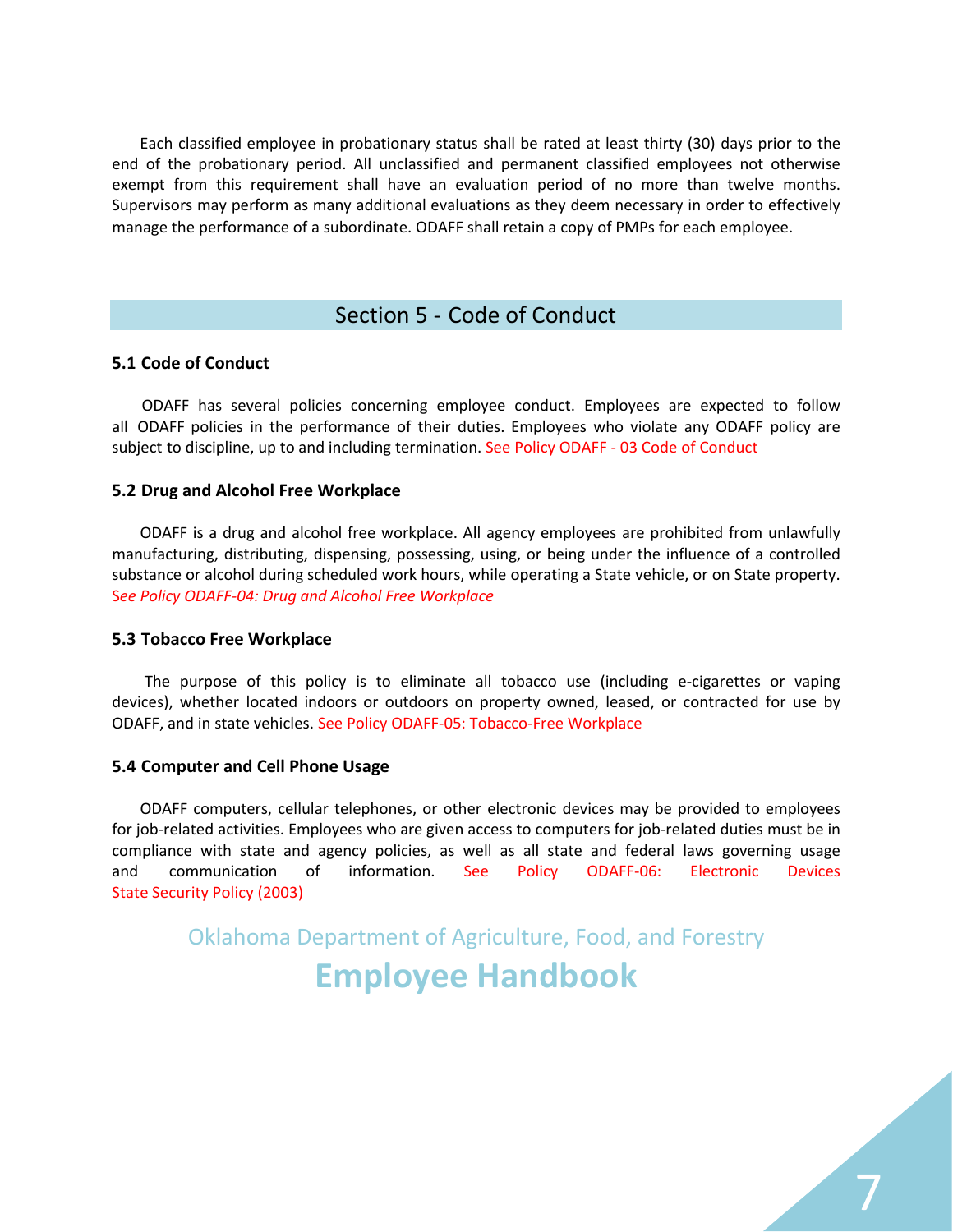#### <span id="page-7-0"></span>**5.5 Dress Code**

ODAFF employees are expected to wear clothing that is appropriate for their job and work site. Clothing and appearance should be neat, clean, in good business taste and shall not constitute a safety hazard. ODAFF is a professional organization that interfaces with other state agencies and the business community. Employees shall project a professional public image. Accordingly, supervisors may request that employees cover visible tattoos, remove excessive or offensive jewelry, change unprofessional clothing, or make such other reasonable changes to maintain a professional appearance. Any disagreement between employees and supervisors on the subject of the dress code shall be resolved by the division director. Repeated or egregious violations of the dress code may result in discipline, up to and including termination.

#### <span id="page-7-1"></span>**5.6 Relatives**

If an employee and members of the employee's immediate family are employed by ODAFF, the family members may not report to the same supervisor or within the same chain of command. Immediate family is defined as spouse, children, parents, brothers, sisters, and includes step, grand, half, foster, or in-law relationships. Exceptions to these policies may be made by the Commissioner of Agriculture.

#### <span id="page-7-2"></span>**5.7 Compliance with State Income Tax Laws**

Pursuant to *[68 O.S. § 238.2](http://www.oscn.net/applications/oscn/DeliverDocument.asp?CiteID=437426)*, any employee who receives a third notification of non-compliance with state income tax laws from the Oklahoma Tax Commission shall be terminated.

#### <span id="page-7-3"></span>**5.8 Discrimination and Harassment**

ODAFF prohibits unlawful discrimination and harassment of any type. *S*ee Policy ODAFF-07: Discrimination and Harass[ment](http://www.ag.ok.gov/handbook/Documents/Policy%20ODAFF-07%20Discrimination%20and%20Harrassment.pdf)

#### <span id="page-7-4"></span>**5.9 Equal Employment Opportunities**

ODAFF provides equal employment opportunities to employees and applicants, without regard to political or religious opinions or affiliations, race, creed, gender, color, age or national origin or by reason of any handicap, or any other reason prohibited by law. See Policy ODAFF-08: Equal Employment Opportunities

#### **5.10 Workplace Violenc[e](http://www.ag.ok.gov/handbook/Documents/Policy%20ODAFF-08%20Equal%20Employment%20Opportunties.pdf)**

<span id="page-7-5"></span>ODAFF maintains a safe and secure workplace free from violence, harassment, intimidation, bullying, and other disruptive behavior. ODAFF prohibits violence or threats of violence. See Policy ODAFF-09: Workplace Violence

Oklahoma Department of Agriculture, Food, and Forestry

## **E[mployee Handboo](http://www.ag.ok.gov/handbook/Documents/Policy%20ODAFF-09%20Workplace%20Violence.pdf)k**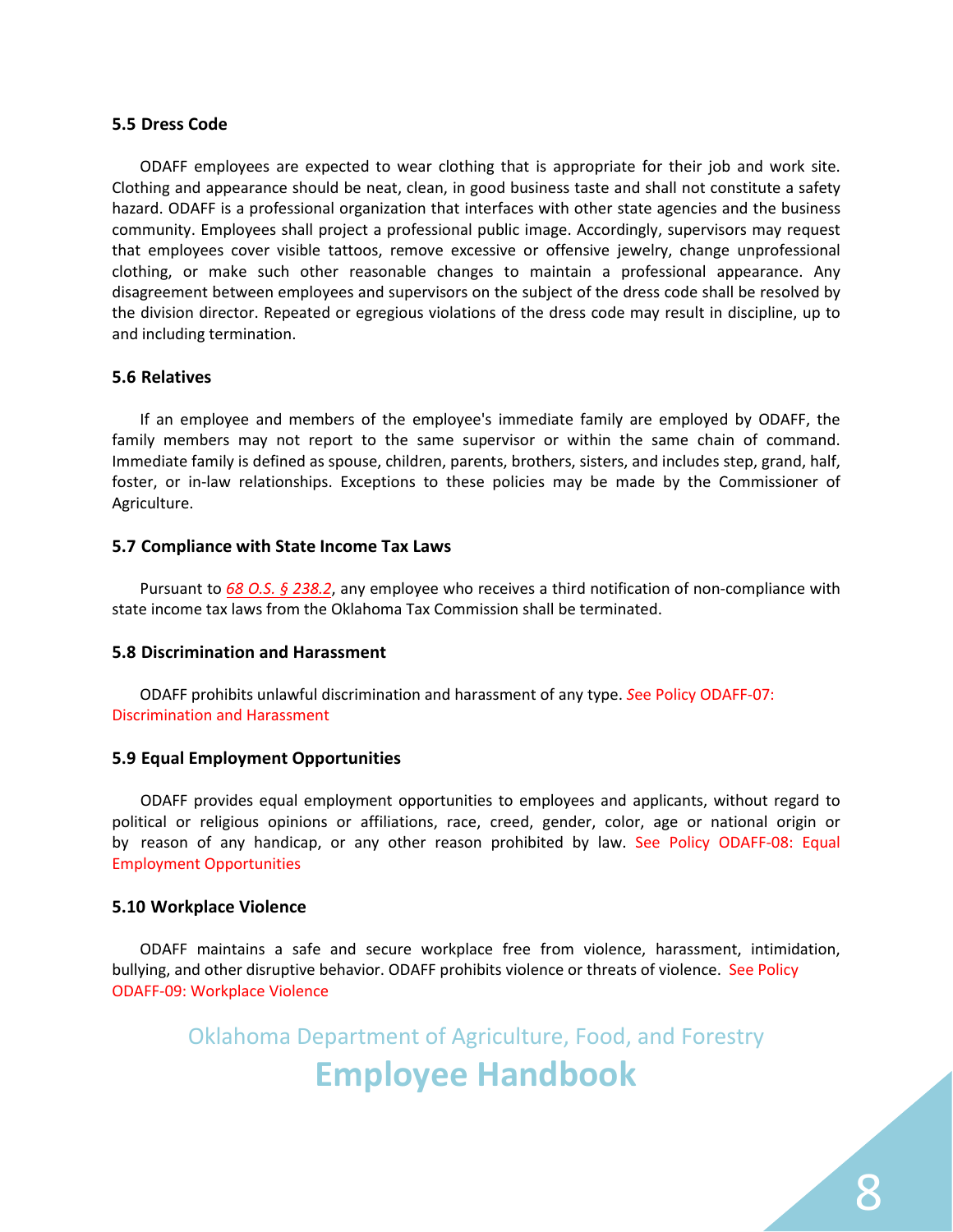#### <span id="page-8-0"></span>**5.11 Whistleblower Protections**

Employees that report fraud, waste, or abuse at ODAFF are protected from discrimination, retaliation, or other illegal treatment.

For more infor[mation visit https://www.whist](http://www.oscn.net/applications/oscn/DeliverDocument.asp?CiteID=437892)leblowers.gov/

## Section 6 - Progressive Discipline

<span id="page-8-1"></span>Progressive discipline is a system designed to ensure not only the consistency, impartiality and predictability of discipline, but also the flexibility to vary penalties if justified by aggravating or mitigating conditions. Typically, penalties range from verbal warning to discharge, with intermediate levels of a written warning, suspension, or demotion. Absent mitigating circumstances, repetition of an offense is accompanied by a generally automatic progression to the next higher level of discipline.

Each supervisor shall be responsible for applying discipline when necessary that is progressive in nature, appropriate for the offense, and equitable. Each supervisor shall consider aggravating or mitigating circumstances when determining the proper disciplinary action. Each supervisor shall use prompt, positive action to avoid more serious disciplinary actions.

ODAFF shall apply the progressive discipline policy to classified employees. ODAFF may, but shall not be obligated to, apply the progressive discipline policy to other employees (including unclassified, probationary classified, at-will, contract, or temporary employees). The application of progressive discipline does not obligate ODAFF to continue the employment of any employee unless otherwise specified. See Policy ODAFF-10: Progressive Discipline

### Section 7 - Grievance Resolution

<span id="page-8-2"></span>Any dispute, complaint, or concern relating to employment at ODAFF may be brought to the attention of a grievance manager and resolved using the grievance process. The grievance process is an internal agency process that permits both classified and unclassified employees to seek resolution of disputes. See Policy ODAFF-11: Grievance Process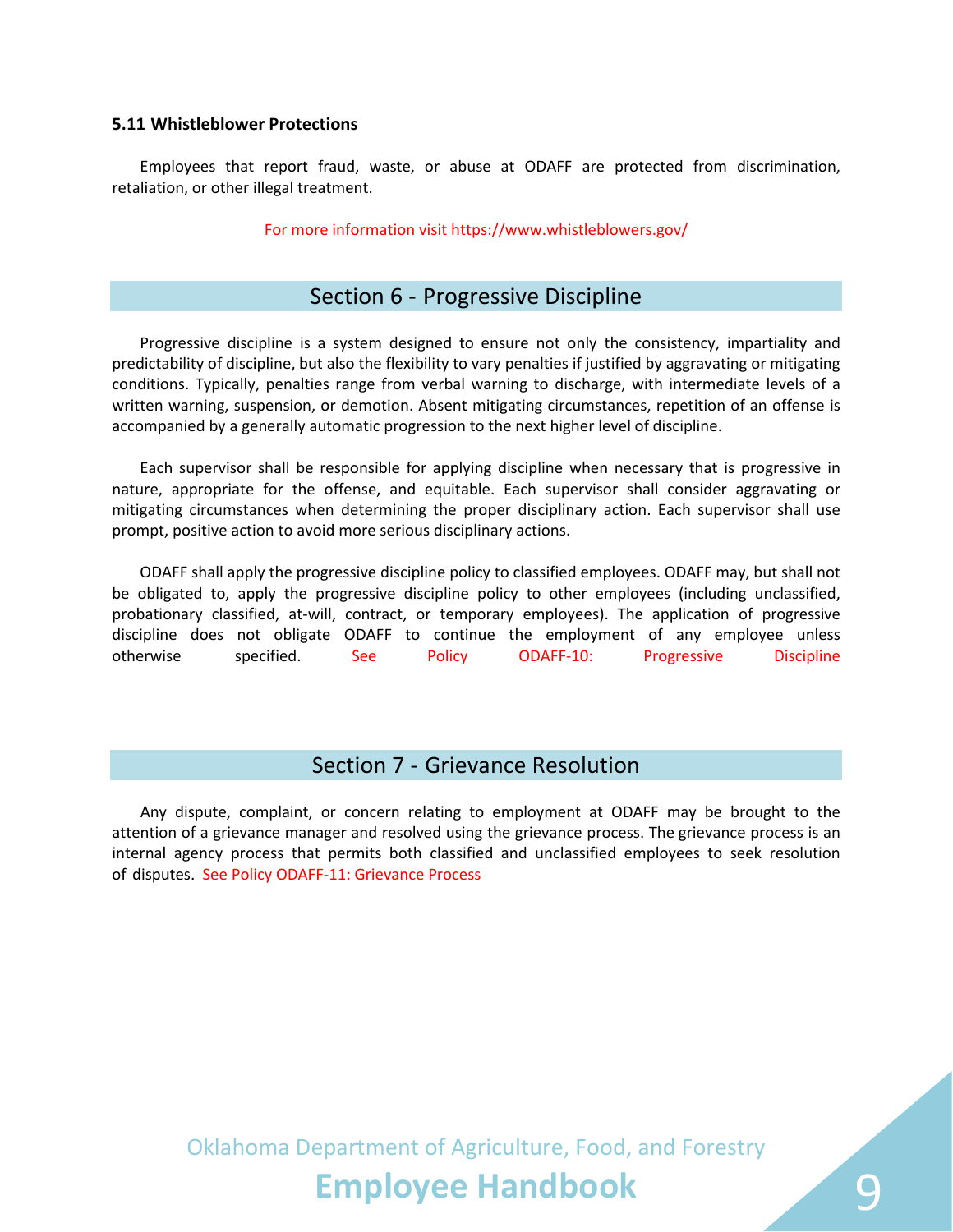## Section 8 - Compensation

#### <span id="page-9-1"></span><span id="page-9-0"></span>**8.1 Classified Employees**

Classified employees are state employees under the jurisdiction of the Oklahoma Merit System of Personnel Administration. Classified employees are entitled to certain rights and benefits established by state law and applicable *[Merit Rules](http://www.ok.gov/opm/HR_and_Employee_Services/Merit_Rules/)*.

#### <span id="page-9-2"></span>**8.2 Unclassified Employees**

Unclassified employees are state employees but do not have the same set of rights as classified employees. Unclassified employees receive certain benefits and are covered by the time and leave provisions in state law and applicable *[Merit Rules](http://www.ok.gov/opm/HR_and_Employee_Services/Merit_Rules/)*. Unclassified employees are "employees at will" and have no right or expectation of continued employment. The employment relationship between ODAFF and an unclassified employee can be severed at any time for any reason.

#### <span id="page-9-3"></span>**8.3 Other Employees**

ODAFF may hire employees for specific periods of time or for the completion of a specific project. Temporary employees may work no more than 1000 hours per 12-month period. Temporary employees are not eligible to receive benefits and shall have no right or expectation of continued employment.

ODAFF may hire other employees by entering contracts with individuals or organizations. The details of the contract will specify the length of service, the scope of employment, and other important criteria.

Unless specifically excluded by the terms of an employee contract, all temporary or contract employees are required to comply with the employment policies of ODAFF.

#### <span id="page-9-4"></span>**8.4 Payday**

ODAFF operates on a monthly pay schedule. Paychecks are directly deposited to the checking or savings account specified by the employee. If the regularly scheduled payday falls on a weekend or holiday, payday is on the last business day before the weekend or holiday.

#### <span id="page-9-5"></span>**8.5 Lag Pay**

When an employee's combined balance of sick leave, annual leave, and compensatory time is less than 40 hours in a month, the employee will be removed from main payroll and placed on supplemental payroll. Leave is posted on the first day of the month following the month in which leave is accrued. The beginning of the month balance is used to determine whether an employee has a combined total of 40 hours of leave. If the employee subsequently accrues a total of 40 hours of combined leave, the employee will be place back on main payroll.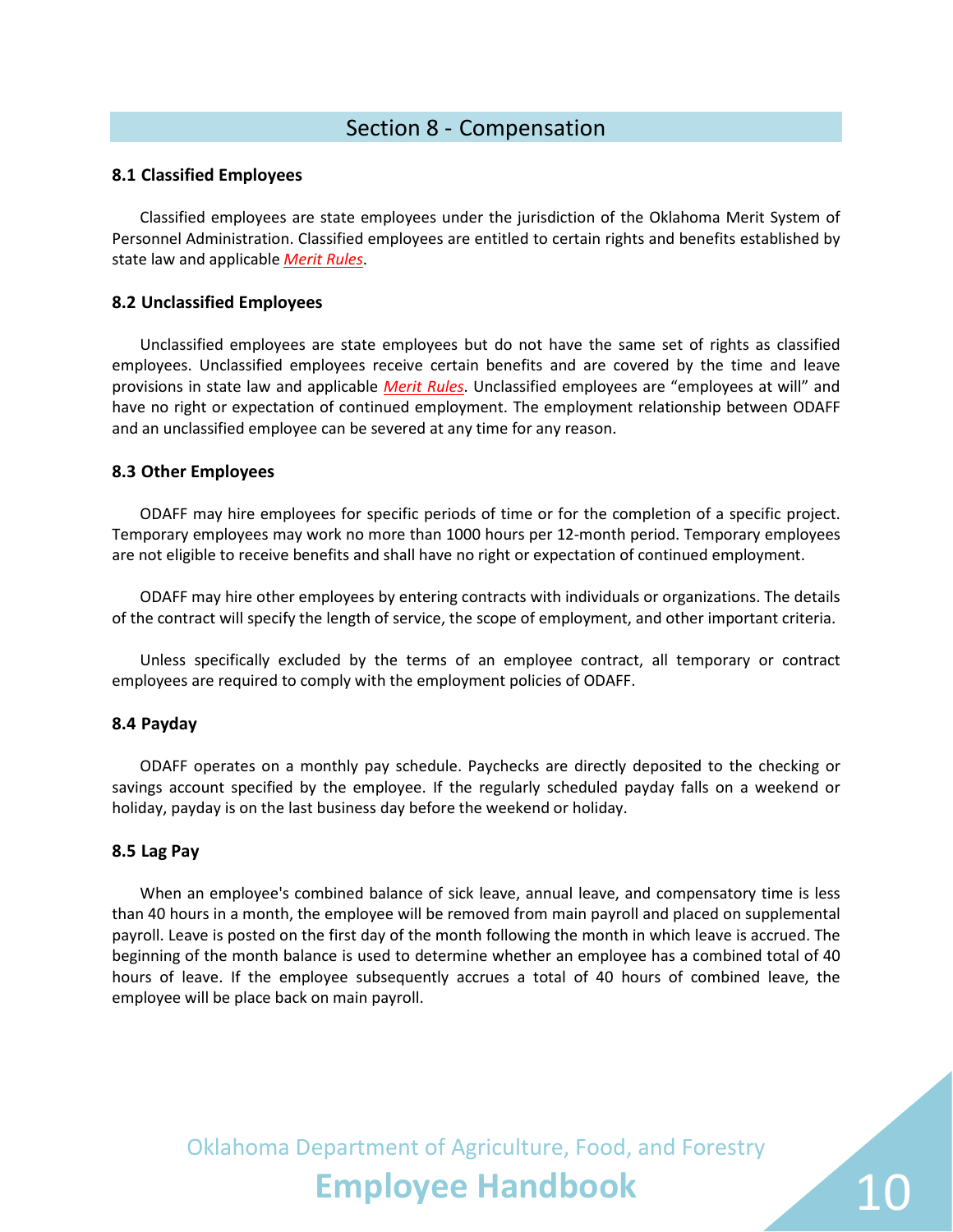#### <span id="page-10-0"></span>**8.6 Direct Deposit**

Employees are required to participate in the direct deposit system. The direct deposit system permits ODAFF to directly deposit paychecks into a bank account designated by the employee.

#### <span id="page-10-1"></span>**8.7 Mandatory Deductions from Paycheck**

ODAFF is required by law to make certain deductions from an employee's paycheck. Federal, state, and local income taxes, an employee's contribution to Social Security, and state retirement shall be deducted. Deductions are itemized on each earnings statement. The amount of the deductions may depend on the employee's earnings and upon the information furnished on the employee's W-4 form regarding the number of dependents or exemptions claimed. Any change in name, address, telephone number, marital status or number of exemptions must be reported to the Finance Division, Payroll Processing immediately to ensure proper credit for tax purposes. The W-2 form employees receive each year indicates precisely how much of an employee's earnings were deducted for these purposes. Any other mandatory deductions, such as court-ordered deductions, will be explained whenever ODAFF is ordered to make such deductions.

Employees may review earnings st[atements and deductions th](http://www.oktax.state.ok.us/)rough features provided in the ODAFF electronic time keeping system. https:[//corehr.ok.gov/psp/mrhr](http://www.ag.ok.gov/handbook/Documents/Policy%20ODAFF-99.h%20OPERS%20Address%20Change.pdf)i/?cmd=login

#### **8.8 Other Deductions**

<span id="page-10-2"></span>Employees may elect to participate in a variety of approved supplemental programs through voluntary payroll deductions. Additionally, employees may request that ODAFF make additional authorized deductions from paychecks to an account at a participating bank or credit union.

#### **8.9 Repayment of Overpayment E[rrors](http://www.ok.gov/opm/Voluntary_Payroll_Deduction/)**

<span id="page-10-3"></span>Every effort is made to avoid errors in each employee's paycheck. If an employee believes that an error has been made, the employee should notify the Administrative Services Division immediately. The Administrative Services Division will research the problem and make any necessary corrections promptly. Overpayments to an employee may be deducted from current wages pursuant to state law.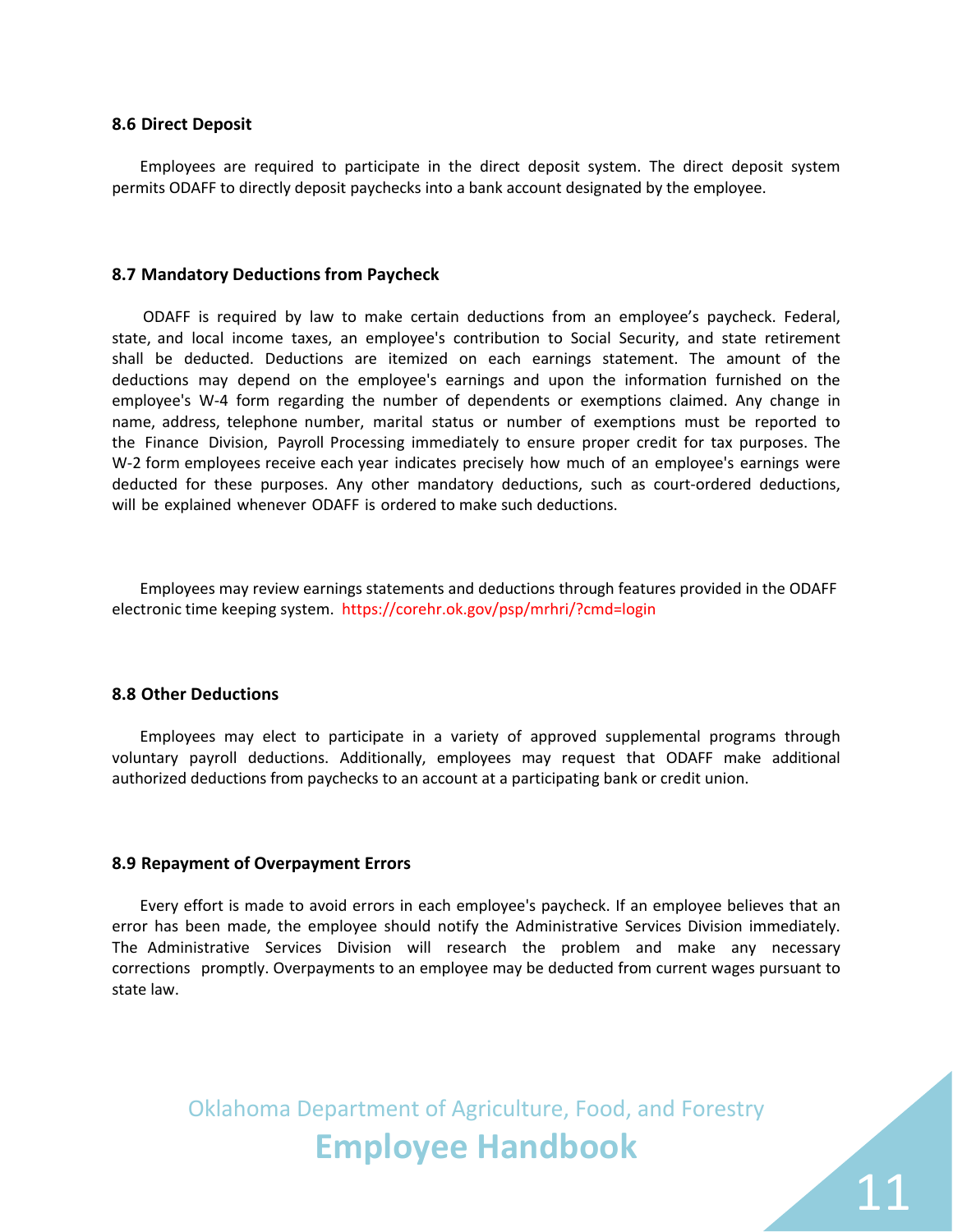#### <span id="page-11-0"></span>**8.10 Longevity Pay**

The State of Oklahoma offers longevity pay on the basis of length of service to qualified employees.

#### For more information [visit: https://omes.ok.gov/docu](http://www.ag.ok.gov/handbook/Documents/Policy%20ODAFF-99.d%20Longevity%20Pay%20Guide.pdf)ments/longevity-guide

#### <span id="page-11-1"></span>**8.11 Pay upon Termination**

While there are some exceptions, including but not limited to a reduction in force or offer of early retirement, ODAFF does not generally provide severance pay. When an employee leaves ODAFF, the employee will be paid for actual time worked, plus any accrued but unused annual leave time as allowed by state law.

#### <span id="page-11-2"></span>**8.12 Unemployment Compensation**

Unemployment compensation benefits are available when employment is terminated under qualifying conditions.

### Section 9 - Benefit Programs

#### <span id="page-11-4"></span><span id="page-11-3"></span>**9.1 Health Insurance and Other Benefits**

A paycheck is just part of an employee's total compensation package. ODAFF employees also have access to a number of outstanding benefits including health insurance, dental, vision, reimbursement accounts, disability insurance, and retirement.

For more information visit[: https://www.ebd.o](https://www.ebd.ok.gov/Pages/default.aspx)k.gov/Pages/default.aspx

#### <span id="page-11-5"></span>**9.2 Premium Conversion**

By electing premium conversion, employees may pay for mandatory and optional coverage before taxes thus lowering their taxable income. All insurance coverage may be pre-taxed with the exception of dependent life insurance and a portion of the employee supplemental life insurance. More information is available through the Employee benefits link.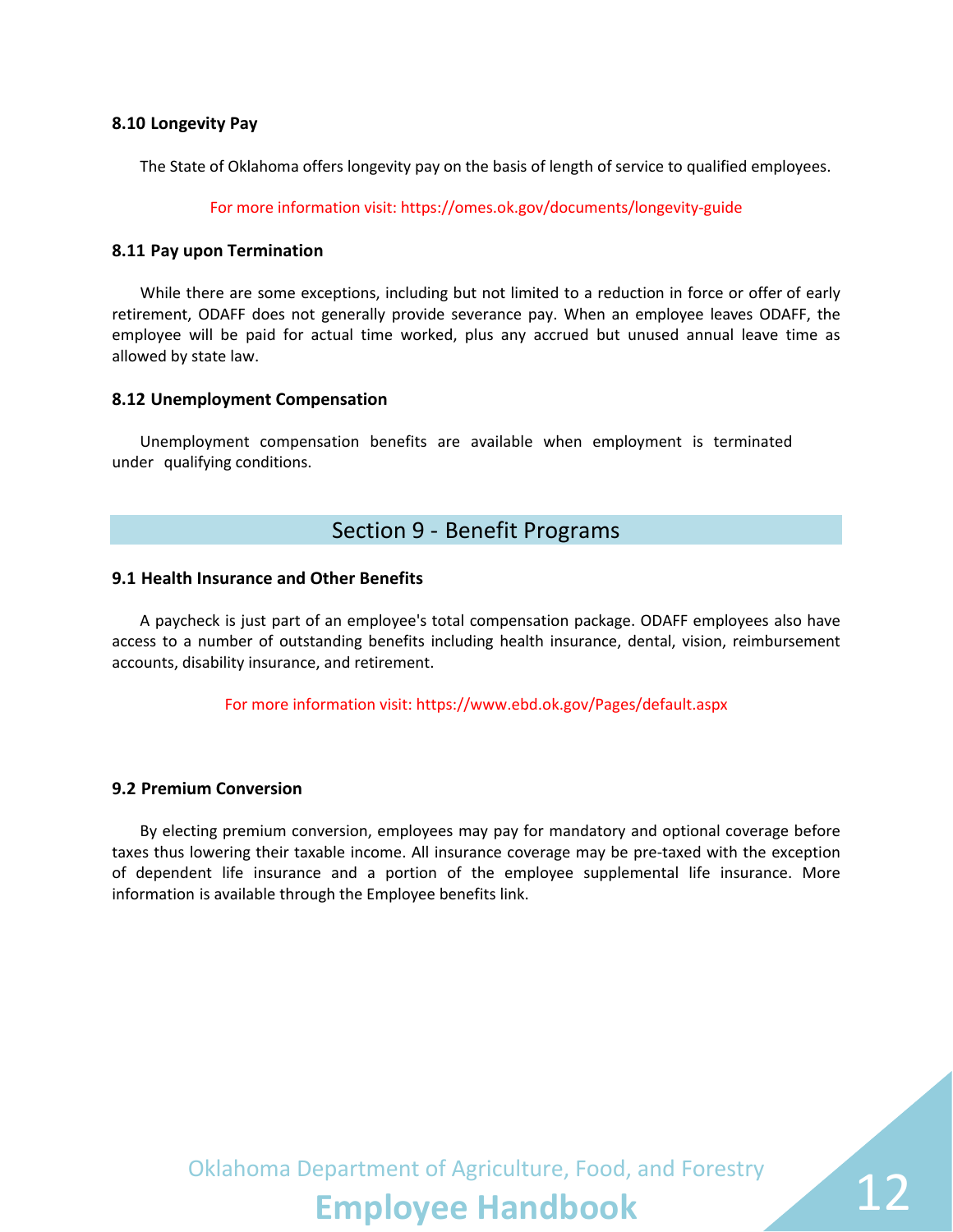#### <span id="page-12-0"></span>**9.3 Flexible Spending**

Health care and dependent care accounts offer significant tax savings by allowing an employee to set aside money out of each paycheck before it is taxed to pay for planned expenses such as medical deductibles and child care expenses. These accounts are optional and may be elected during annual option period. Account funds not spent during the designated plan year are forfeited.

#### <span id="page-12-1"></span>**9.4 OKHealth**

The OKHealth website features sections dedicated to weight management, fitness, nutrition, stress management, and an FAQ that answers questions about OKHealth. The website provides all state employees a personal webpage with a dashboard that charts progress towards attaining nutrition and fitness goals. The site also contains educational materials, articles, and blogs that meet a wide variety of wellness interests and needs.

For more [information visit: https://thriv](https://www.ebd.ok.gov/OKHealth/Pages/default.aspx)e.ok.gov/

#### <span id="page-12-2"></span>**9.5 Health Insurance upon Separation**

The Consolidated Omnibus Reconciliation Act (COBRA) of 1985 is federal legislation that provides all employees and their dependents who are enrolled in the health or dental insurance program, the opportunity to temporarily continue such coverage in the event of the employee's termination (except for gross misconduct), death, divorce or separation, or when an enrolled child no longer qualifies as an eligible dependent under that program.

#### <span id="page-12-3"></span>**9.6 Workers Compensation Insurance**

ODAFF carries workers compensation insurance for the benefit of its employees. Workers compensation claims shall be handled in a manner consistent with state law.

#### <span id="page-12-4"></span>**9.7 Disability Insurance**

Disability insurance is part of the mandatory core benefits package and is available to all employees that have completed at least one month of continuous service. Short and long term disability insurance is provided to employees when off work more than 30 days due to a qualifying event. Any short term disability benefits will be offset or reduced by other benefits or payments received, e.g., holiday pay, sick and annual leave, shared leave, etc. Disability coverage pays an amount equal to a percentage of the employee's base salary up to a maximum dollar amount. Disability benefits are subject to all applicable state and federal taxes.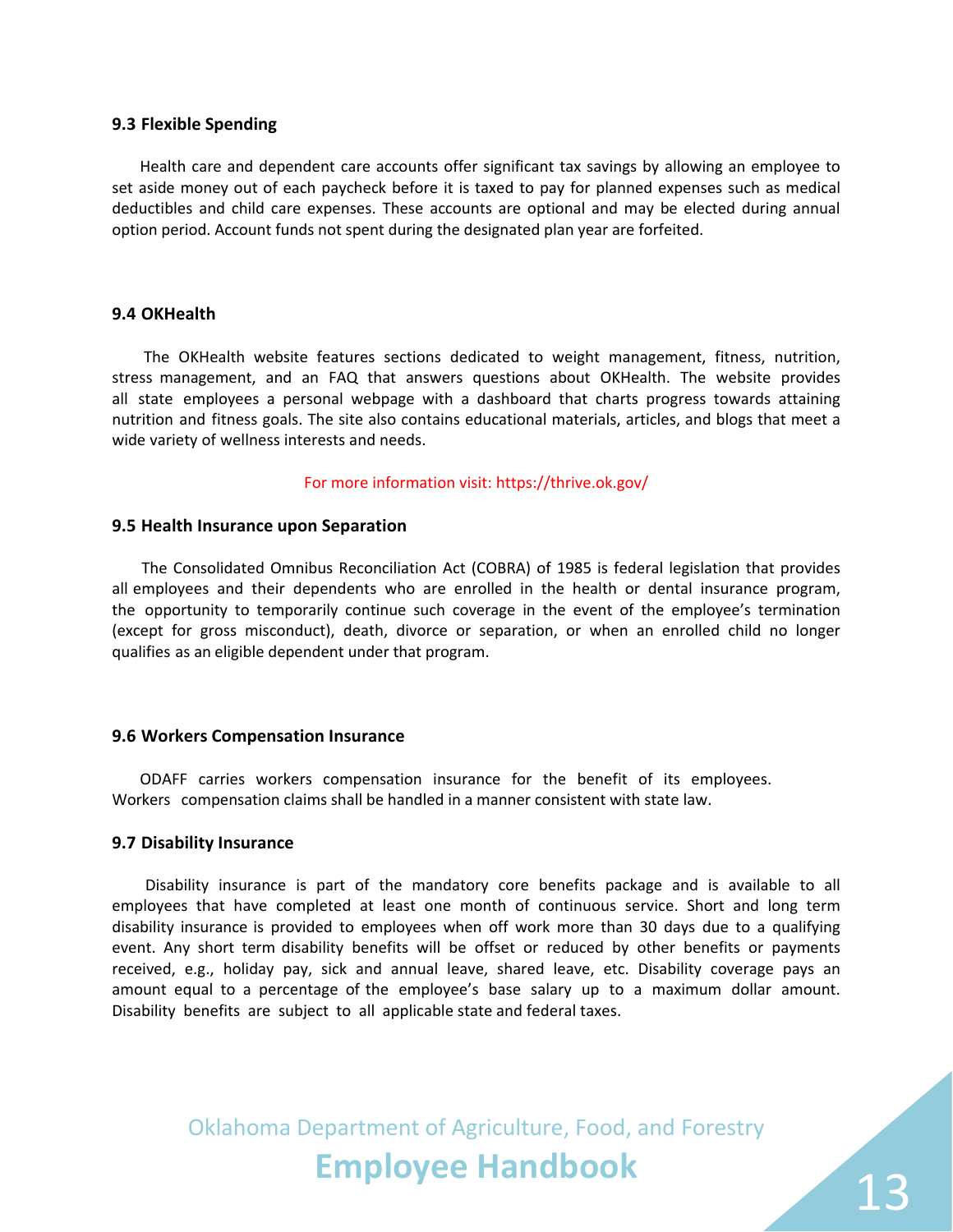#### <span id="page-13-0"></span>**9.8 Oklahoma Public Employees Retirement System (OPERS)**

For full and part-time employees, a retirement plan is provided for the purpose of providing lifetime benefits in recognition of service to the state. All eligible employees must participate in select retirement plans. Details concerning eligibility and various retirement programs are available on the OPERS website.

#### For more information v[isit: http](http://www.opers.ok.gov/)s://www.opers.ok.gov/

#### <span id="page-13-1"></span>**9.9 Deferred Compensation Plan (SoonerSave)**

The Deferred Compensation Plan (known as SoonerSave or the 457 Plan) is available to qualifying employees. Under the provisions of this voluntary supplemental retirement plan, employees may defer payment of a portion of their income to a later date. The taxes normally due now on the money are deferred until retirement when most participants would be in a lower tax bracket. Employees may elect to invest the deferred income into a savings account at a guaranteed interest rate, or various mutual funds which are invested into stocks, bonds, foreign investments, money markets, or contracts. The State of Oklahoma also provides an employer contribution through the 401(a) Savings Incentive Plan.

#### For more information visit: [https://www](https://soonersaveretire.gwrs.com/login.do).opers.ok.gov/soonersave/

#### <span id="page-13-2"></span>**9.10 Disability Retirement**

Employees who must terminate employment due to health problems may qualify for disability retirement benefits. Employees who have eight years of creditable service toward retirement and an award letter from the Social Security Administration certifying them for disability benefits are eligible, provided a) the date of disability established by the Social Security Administration falls within one year of the employee's last date physically on the job, and b) the employee must have been an active regularly-scheduled employee with a participating employer at the time of disability.

#### <span id="page-13-3"></span>**9.11 Unemployment Insurance**

ODAFF carries unemployment insurance for the benefit of its employees. Unemployment claims shall be handled in a manner consistent with state law.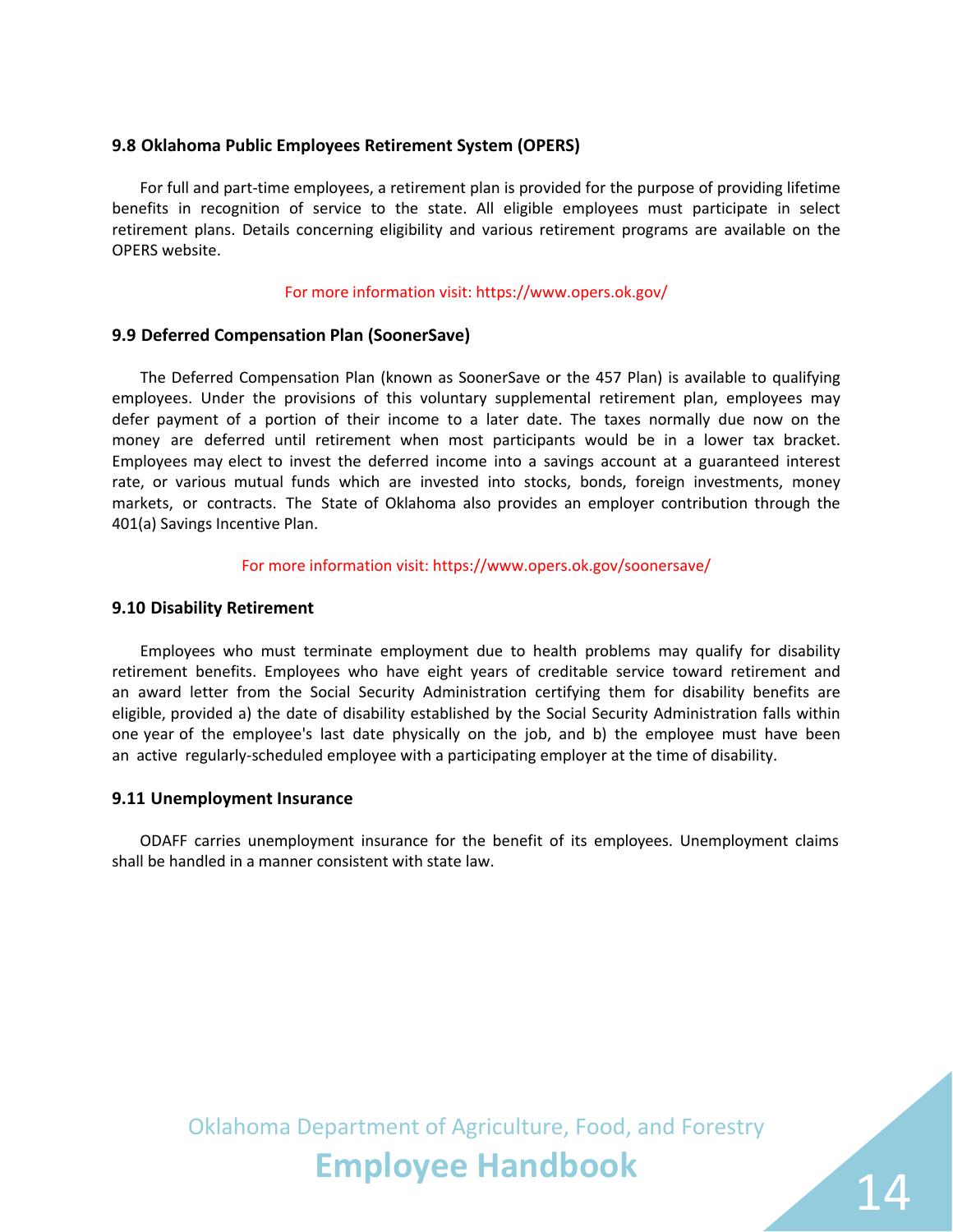### Section 10 - Career and Personal Enhancement

#### <span id="page-14-1"></span><span id="page-14-0"></span>**10.1 Education and Training**

ODAFF may arrange for employees to attend both formal and informal training programs. Employees are regularly selected to attend workshops or training programs offered by the state to enhance their abilities and performance. Employees will receive a normal paycheck while attending these schools or workshops. If an employee becomes aware of a particular seminar or workshop that the employee believes is appropriate for enhancing job performance, the employee should bring it to the attention of a supervisor or division director.

Employees shall obtain the prior approval of a supervisor or division director approval before enrolling in any training course. Supervisors may approve requests to attend training courses provided by ODAFF. Supervisors may attend State approved HRDS courses. Only division directors may approve requests to attend training courses not provided by ODAFF.

All supervisory staff members at ODAFF are required to attend twelve (12) hours of training per calendar year in courses related to their effective performance. New supervisors are required to complete twenty-four (24) hours of training in their first year.

#### <span id="page-14-2"></span>**10.2 Employee Assistance Program**

The Employee Assistance Program (EAP) is a program offering employees an opportunity to seek professional services in resolving personal problems. The EAP is designed to assist employees in identifying problems and exploring alternatives that can help address the needs of the employees and their family members. The employee's participation in the EAP is voluntary and in no way will affect his or her employment. Asking for assistance does not mean that the employee is obligated to accept or continue it.

ODAFF may request an employee consult with an EAP professional without loss of pay or accumulated leave. However, an employee shall request sick or annual leave when voluntarily consulting with an EAP professional.

Employees may contact the Employee Assistance Coordinator at 909 South Meridian, Suite 525, Oklahoma City, Oklahoma 73108, or at (405) 947-7576.

For more information visit: https://[oklahoma.gov/odmhsas/about/](http://www.ok.gov/opm/HR_and_Employee_Services/EAP/)employee-assistance-program.html

Oklahoma Department of Agriculture, Food, and Forestry **Employee Handbook**

15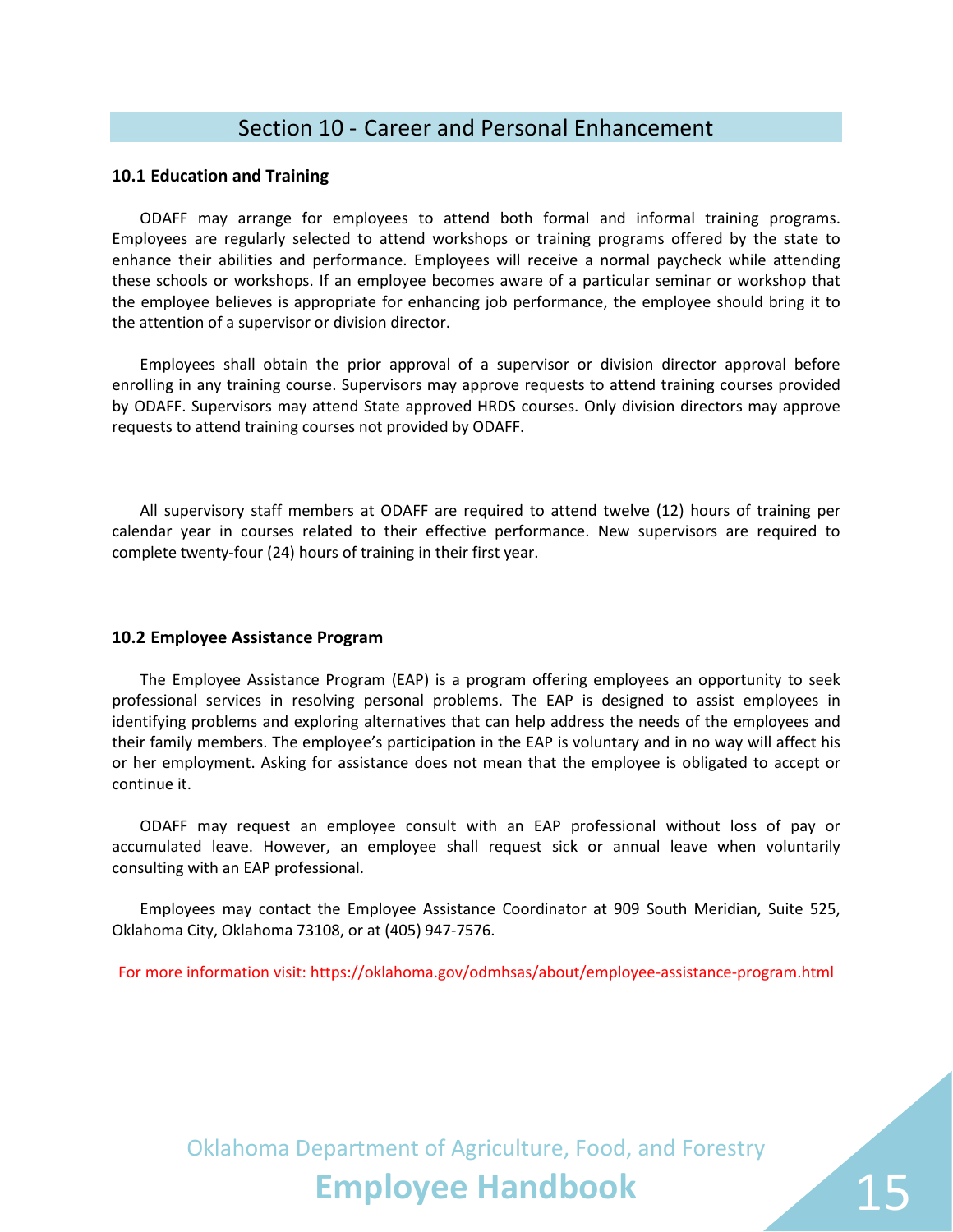#### <span id="page-15-0"></span>**10.3 Productivity Enhancement Program**

All employees, other than temporary, are eligible to participate in the state recognition program, which may include a cash award of up to \$10,000, through the submission of proposals by which the agency can improve work efficiency or which results in operational cost savings.

#### *[PEP Program](http://www.ag.ok.gov/handbook/Documents/Policy%20ODAFF-99.f%20PEP%20Award%20Program%20Flyer%202008.pdf)*

### Section 11 - Workplace Safety

#### <span id="page-15-2"></span><span id="page-15-1"></span>**11.1 Workplace Safety**

ODAFF promotes a safe working environment for its employees through an in-house safety program. If, at any time, an employee sees an unsafe working situation or is injured at work, the employee should immediately report it to a supervisor. Federal law requires that the ODAFF keep records of all illnesses and accidents that occur during the workday. If an employee is injured or becomes ill, the employee should contact his or her supervisor for assistance. OSHA (Occupational Safety and Health Administration) also provides for an employee's right to know about any known health hazards which are present on the job.

Some divisions within ODAFF have standard operating procedures or safety protocols that are unique to the division and the work performed by division employees. Employees are required to comply with a division's standard operating procedures or safety protocols in addition to ODAFF's employment policies. Divisions will provide sufficient training or written guidelines establishing applicable standard operating procedures or safety protocols applicable to the employee.

Employees and supervisors should use the Incident Report Form to report any unusual or unexpected accidents or incidents that occur at work. These incidents may include, but are not limited to, falls, cuts, drug reactions, auto accidents, laboratory errors, or allegations of inappropriate behavior by an employee, client, visitor or contractor. The Incident Report Form should be completed as soon as possible following an incident, but no later than seven working days following the incident. If necessary, a second sheet should be attached to provide complete details about the incident. A copy should be sent to the Safety Officer, supervisor, and to the person involved in the incident. ODAFF encourages all employees to update their emergency contact information in the employee self-service system should ODAFF need to contact someone on the employee's behalf.

#### **Safety Officer:**

Gerald Kelly Phone: 405-522-5784 Email: Gerald.Kelly@ag.ok.gov

*Incident Report Form*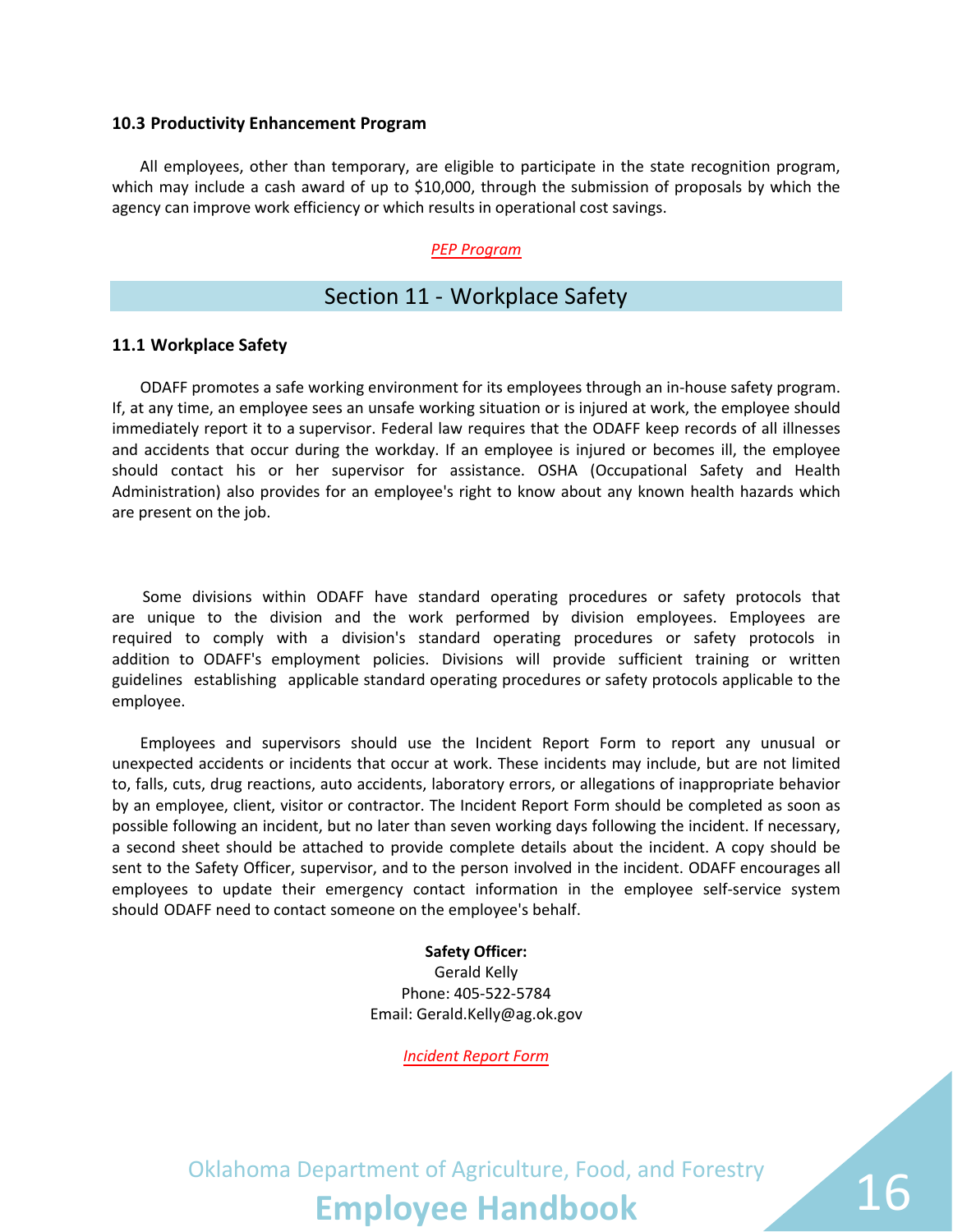Each employee shall maintain a medical information sheet in their assigned duty station. The medical information sheet may be used by emergency medical personnel in the event the employee is in need of emergency treatment.

### Section 12 - Travel Policy

#### <span id="page-16-1"></span><span id="page-16-0"></span>**12.1 Travel Policy**

Employees are sometimes required to travel for various purposes including but not limited to training and promoting the interests of ODAFF. In-state travel of all types shall be approved at the discretion of the employee's Division Director or designee. Out-of-state travel involving an overnight stay shall be approved at the discretion of the Commissioner or designee. All travel shall be conducted in a manner that is consistent with ODAFF policies. See Policy ODAFF-12: Travel

#### **12.2 Travel Expense Reimbursemen[t](http://www.ag.ok.gov/handbook/Documents/Policy%20ODAFF-12%20Travel.pdf)**

<span id="page-16-2"></span>Travel expenses for ODAFF employees who are required to travel in the course of their employment are reimbursed under the provisions of the Oklahoma Travel Reimbursement Act. *74 O.S. § 500.1 et seq.* If an employee has questions concerning travel reimbursement, the employee is encouraged to seek clarification before incurring any personal expense. The [Administrative Division](http://www.oscn.net/applications/oscn/Index.asp?ftdb=STOKST74&level=1)  can answer specific questions about travel expense reimbursement.

## Section 13 - Vehicle Use / Fleet Management

#### <span id="page-16-4"></span><span id="page-16-3"></span>**13.1 Vehicle Use / Fleet Management**

Employees may be assigned a vehicle on a temporary or permanent basis for work related activities. Employees shall use state-owned vehicles in a manner consistent with ODAFF policies. *See Policy ODAFF-13: Vehicle Use / Fleet Management*

## Section 14 - Miscellaneous Provisions

#### <span id="page-16-6"></span><span id="page-16-5"></span>**14.1 Charitable Contributions**

All employees, other than temporary employees, can contribute through payroll deductions to a variety of fully accountable private nonprofit, social, health, and welfare charitable organizations.

For more information visit: [https://oklahoma.gov/omes/employee-benefits/state-employee-charitable](https://oklahoma.gov/omes/employee-benefits/state-employee-charitable-campaign.html)campaign.html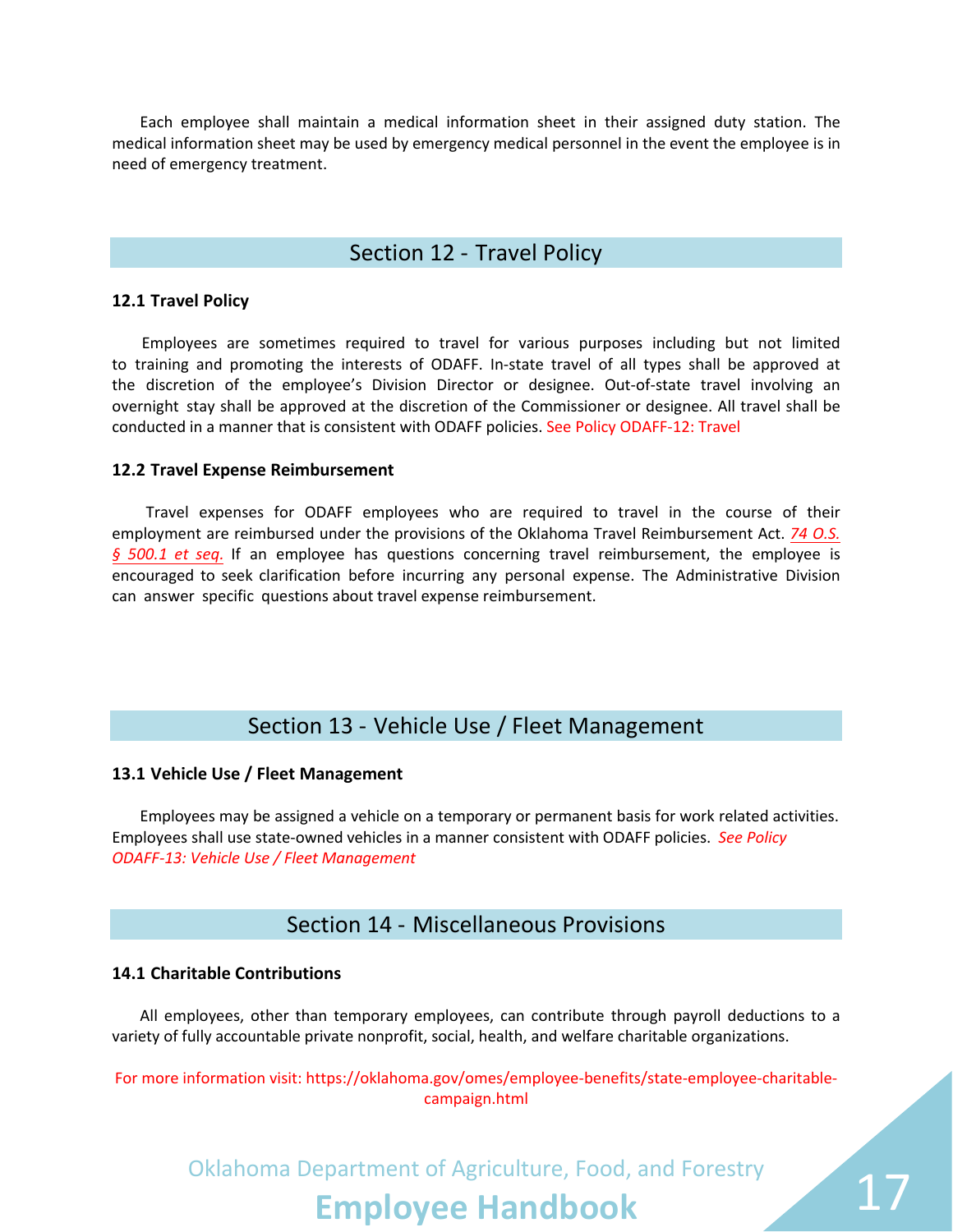#### <span id="page-17-0"></span>**14.2 Disclosure of Personal Information**

ODAFF may keep personnel records confidential which relate to internal personnel investigations or where disclosure would constitute a clearly unwarranted invasion of personal privacy.

No employee will disclose confidential records or information which would constitute an invasion of a current or former employee's personal privacy. The home addresses, home telephone numbers, social security numbers, and information related to personal electronic communication devices of current and former employees will not be open to public inspection or disclosure without written permission from the current or former employee or without an order from a court of competent jurisdiction.

#### <span id="page-17-1"></span>**14.3 ID Cards**

An employee's photo-ID is the property of ODAFF and should be kept in a secure manner. Upon the termination of employment, employees are expected to return any ID cards, key(s), and other supplies, equipment, and state property issued before receiving a final paycheck. Notify your supervisor immediately if the any state property is lost or stolen. See Policy ODAFF-14: Employee Building Entry and Acces[s](http://www.ag.ok.gov/handbook/Documents/Policy%20ODAFF-14%20Employee%20Building%20Entry%20and%20Access.pdf)

#### <span id="page-17-2"></span>**14.4 Other Important Links**

*Workplace Posters [Oklahoma Statutes](http://ok.gov/OSF/OMES_Employee_Information.html#Posters) [Merit Rules](http://www.oscn.net/applications/oscn/index.asp?ftdb=STOKST&level=1)*

## Section 15 - Policy Index

<span id="page-17-3"></span>

| Leave |                                                                               |  |
|-------|-------------------------------------------------------------------------------|--|
|       |                                                                               |  |
|       | Administrative Leave Due to Unsafe Working Conditions or Inclement Weather  B |  |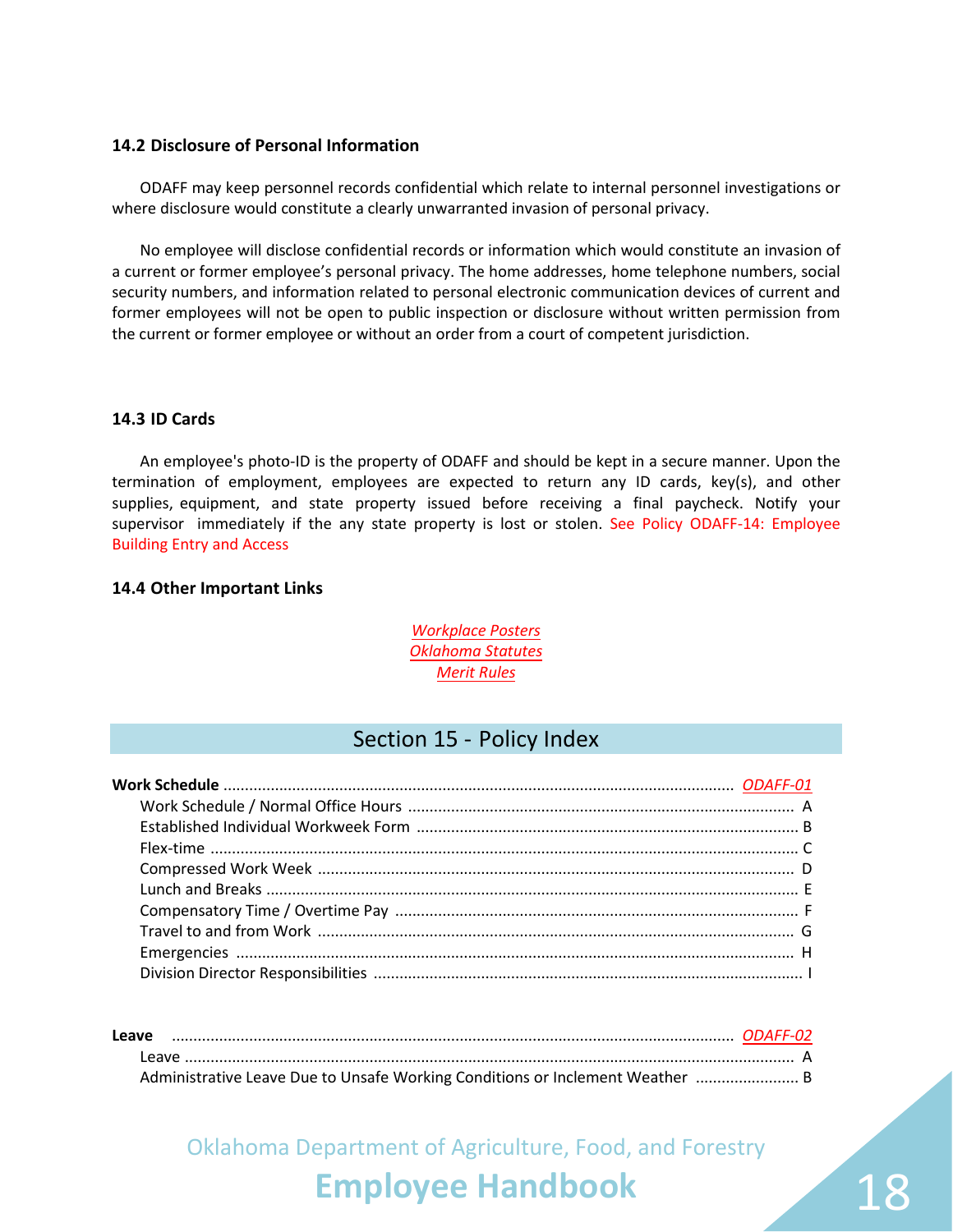|--|--|--|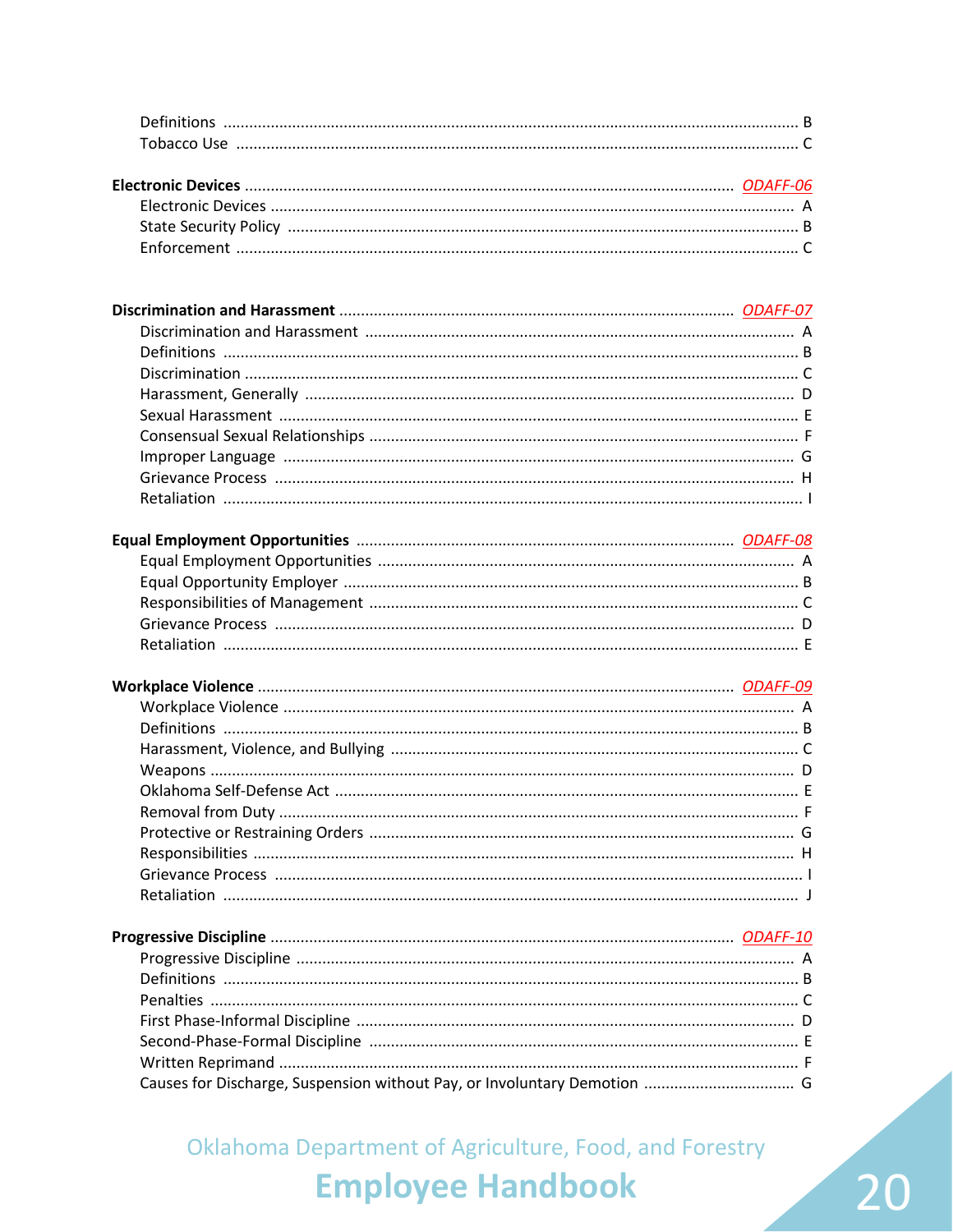# 21